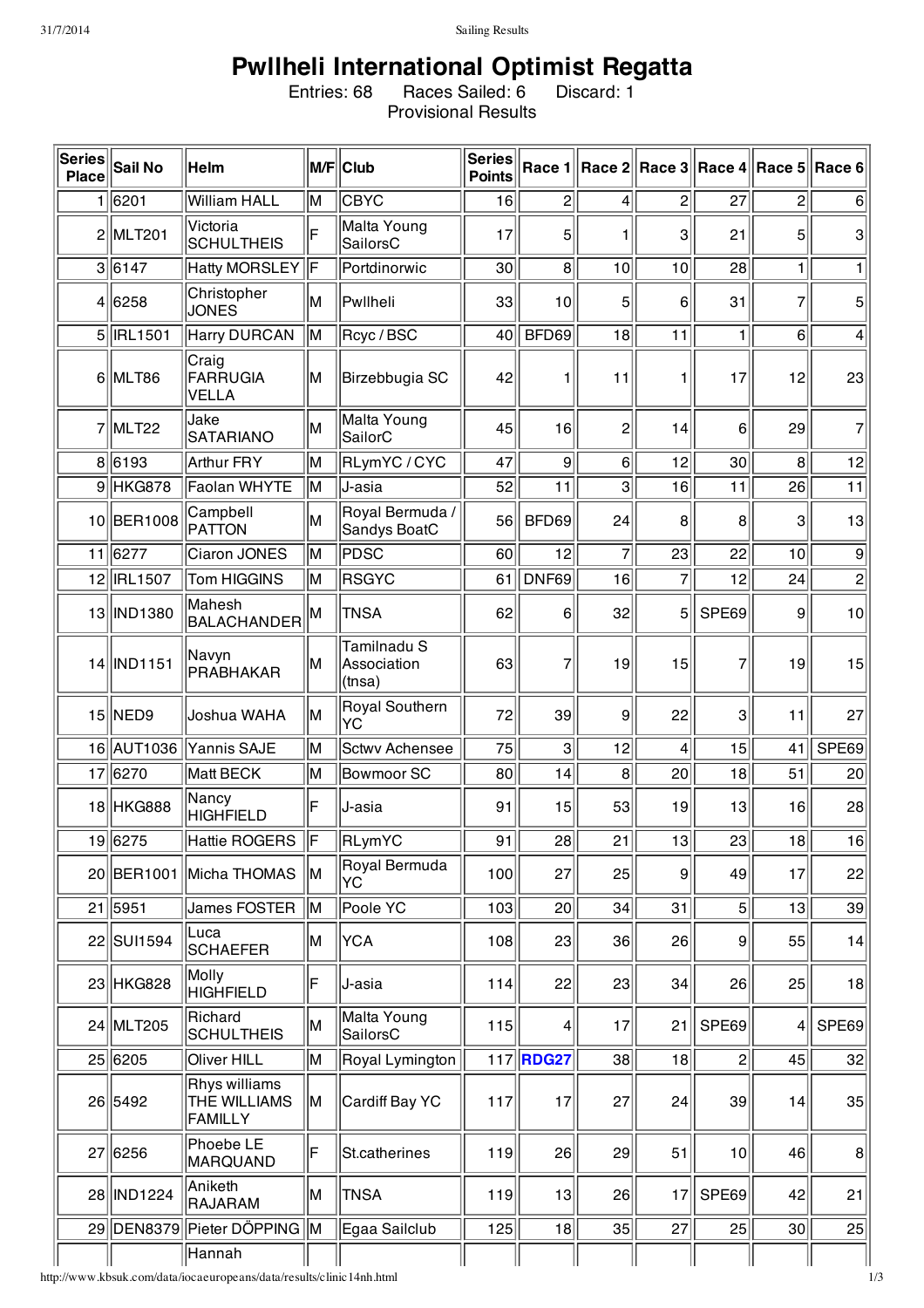| 31/7/2014 |            |                                   |    |                                | Sailing Results |       |    |       |                      |    |       |
|-----------|------------|-----------------------------------|----|--------------------------------|-----------------|-------|----|-------|----------------------|----|-------|
|           | 30 6246    | ROBERTS-<br><b>STRAW</b>          | IF | <b>CBYC</b>                    | 126             | 25    | 43 | 25    | $37$                 | 15 | 24    |
|           | $31$  5853 | Nick WALTERS                      | M  | <b>HISC</b>                    | 144             | 24    | 31 | 36    | 38                   | 22 | 31    |
|           | 32 ESP1847 | Carlos ROCHER<br>CARBO            | İМ | <b>RealC Nautico</b><br>Gandia | 154             | 21    | 46 | 58    | 4                    | 47 | 36    |
|           | 33 MLT202  | Antonia<br>SCHULTHEIS             | F  | Malta Young<br>SailorsC        | 155             | 30    | 44 | 29    | 51                   | 33 | 19    |
|           | 34 6110    | Thomas<br><b>DAWSON</b>           | lМ | Clwb Hwylio<br>Pwllheli        | 158             | 32    | 33 | 56    | 40                   | 27 | 26    |
|           | 35 5700    | Fergus FOX                        | M  | Burghfield                     | 159             | 41    | 14 | 55    | 14                   | 48 | 42    |
|           | 36 5994    | Peter<br><b>BADDELEY</b>          | lм | Burghfield &<br> HISC          | 166             | 34    | 13 | 54    | SPE69                | 21 | 44    |
|           | 37 5974    | Mila<br>MONAGHAN                  | ΙF | Cardiff Bay YC                 | 174             | 31    | 45 | 41    | 29                   | 28 | 45    |
|           | 38 NED3161 | Noah<br>HASSLER-<br><b>FOREST</b> | lМ | lwv<br>Braassemermeer          | 177             | 38    | 37 | DNF69 | 46                   | 39 | 17    |
|           | 39 5879    | Freddie<br>LONSDALE               | M  | RLymYC                         | 178             | 37    | 22 | RAF69 | 19                   | 60 | 40    |
|           | 40 ESP1672 | Carmen<br><b>ROCHER</b>           | ΙF | <b>RealC Nautico</b><br>Gandia | 180             | 46    | 40 | 30    | 33                   | 31 | 46    |
|           | 41 5146    | <b>Guy FARMER</b>                 | İМ | Llangorse SC                   | 181             | DNF69 | 20 | 28    | 42                   | 57 | 34    |
|           | 42 5681    | Sam KNEALE                        | İМ | Cardiff Bay YC                 | 187             | 33    | 55 | 60    | 20                   | 36 | 43    |
|           | 43 6088    | <b>Emily HALL</b>                 | F  | <b>CBYC</b>                    | 197             | BFD69 | 51 | 42    | 36                   | 38 | 30    |
|           | 44 6203    | <b>Chloe FELTON</b>               | ΙF | <b>Staunton Harold</b><br> SC  | 197             | 36    | 56 | 45    | 34                   | 49 | 33    |
|           | 45 5973    | Matthew<br><b>INGRAM</b>          | M  | <b>TBA</b>                     | 199             | 35    | 50 | 47    | 52                   | 20 | 47    |
|           | 46 6236    | Matthew LEARY                     | IМ | CBYC                           | 200             | 19    | 15 | SPE69 | 45                   | 52 | SPE69 |
|           | 47 5322    | Maisie<br><b>HARKESS</b>          | ΙF | Bowmoor SC                     | 201             | 40    | 54 | 32    | 24                   | 53 | 52    |
|           | 48 5903    | Huw NUNN                          | M  | CBYC/<br>Bowmoor               | 204             | 51    | 28 | 57    | 54                   | 23 | 48    |
|           | 49 BEL1136 | Sebastien<br>DERUMEAUX            | M  | Royal Belgian<br> SC           | 206             | BFD69 | 30 | 40    | 44                   | 54 | 38    |
|           | 50 6087    | Elodie<br><b>EDWARDS</b>          | F  | Pwllheli                       | 210             | 42    | 63 | 37    | 43                   | 35 | 53    |
|           | 51 5382    | Ben WILLETT                       | IМ | Llangorse SC                   | 215             | 48    | 42 | 35    | 53                   | 40 | 50    |
|           | 52 5964    | Zara HOWARTH                      | ∥F | Poole YC                       | 221             | 43    | 39 | 46    | 35                   | 59 | 58    |
|           | 53 6101    | Harry FOX                         | İМ | Burghfield                     | 223             | BFD69 | 47 | 48    | 47                   | 32 | 49    |
|           | 54 6199    | Matthew<br><b>HARDIE</b>          | lм | Dubai Offshore<br>SC / Rlymsc  | 226             | BFD69 | 61 | 49    | 16                   | 44 | 56    |
|           | 55 5791    | Drew GIBBONS                      | IМ | Redesmere SC                   | 226             | 50    | 59 | 44    | 41                   | 50 | 41    |
|           | 56 6048    | Georgia BAKER                     | F  | Weir Wood SC                   | 233             | BFD69 | 52 |       | 38 SPE69             | 37 | 37    |
|           | 57 6079    | Lauren<br><b>DISCOMBE</b>         | F  | <b>BVSC</b>                    | 236             | 52    | 62 | 50    | SPE69                | 43 | 29    |
|           | 58 5953    | Thomas<br>MARSDEN                 | M  | Holyhead                       | 243             | 49    | 60 | 59    | 50                   | 34 | 51    |
|           | 59 5792    | Maddie LEARY                      | F  | <b>CBYC</b>                    | 244             | BFD69 | 58 | 43    | 32                   | 56 | 55    |
|           | 60 6240    | Drew WRIGHT                       | IМ | Chelmarsh                      | 249             | 29    | 49 |       | 33 DNC69 DNC69 DNC69 |    |       |
|           | 61 HKG848  | Sorcha WHYTE                      | F  | J-asia                         | 251             | 44    | 48 | 39    | SPE69                | 61 | 59    |
|           | 62 6167    | Lorelei BATES                     | ΙF | CBYC/<br>Bowmoor               | 257             | 45    | 57 | 53    | 48                   | 58 | 54    |
|           | 63 5599    | Ethan KNEALE                      | M  | Cardiff Bay YC                 | 291             | 47    | 64 |       | $61$ DNF69           | 62 | 57    |
|           |            | Phoebe                            |    |                                |                 |       |    |       |                      |    |       |

http://www.kbsuk.com/data/iocaeuropeans/data/results/clinic14nh.html 2/3